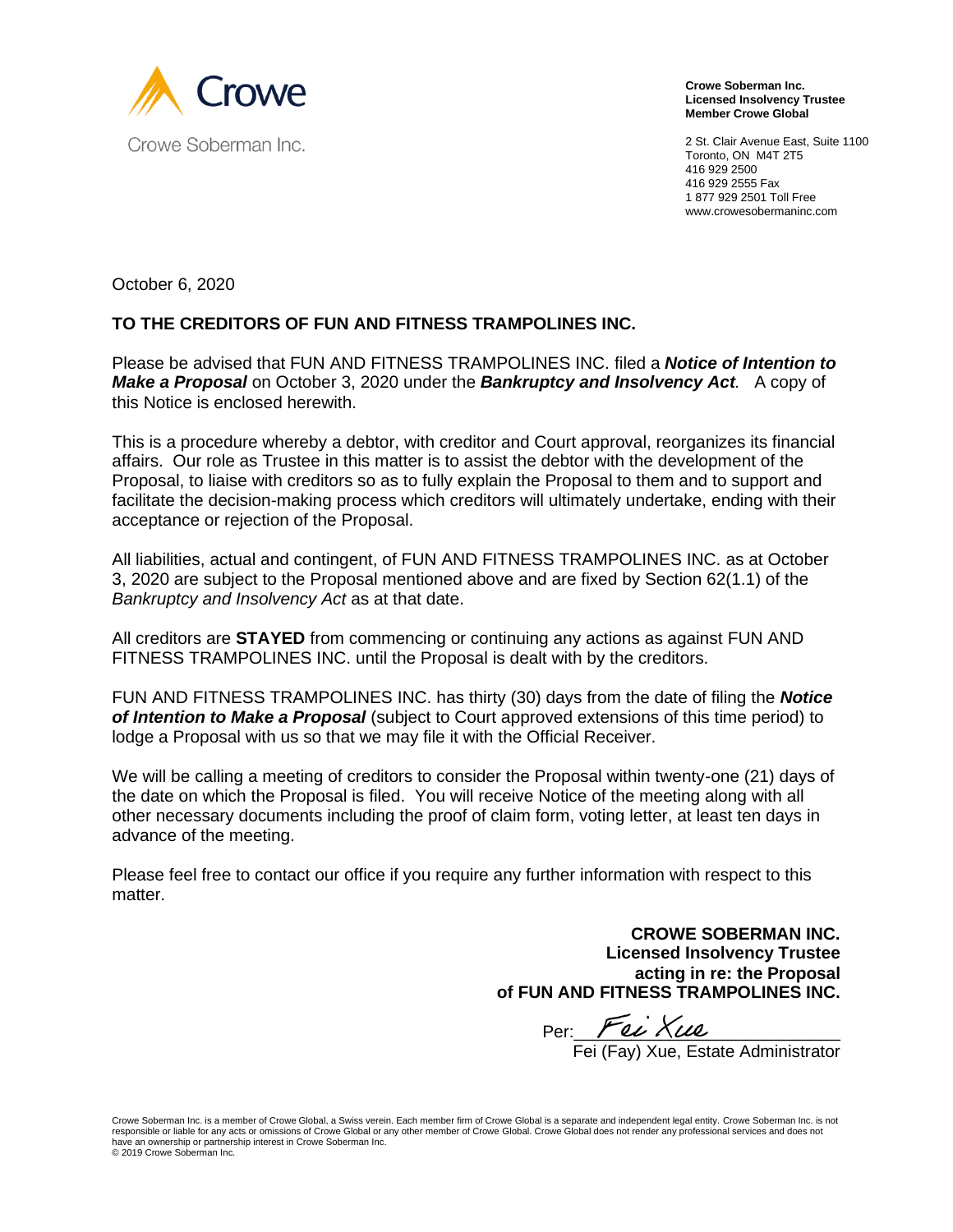

Division No. 08 - Waterloo Court No. 35-2677628 Estate No. 35-2677628

> In the Matter of the Notice of Intention to make a proposal of:

#### **FUN AND FITNESS TRAMPOLINES INC.**

Insolvent Person

#### **CROWE SOBERMAN INC.**

Licensed Insolvency Trustee

Date of the Notice of Intention: 0ctober 03, 2020

#### CERTIFICATE OF FILING OF A NOTICE OF INTENTION TO MAKE A PROPOSAL Subsection 50.4 (1)

I, the undersigned, Official Receiver in and for this bankruptcy district, do hereby certify that the aforenamed insolvent person filed a Notice of Intention to Make a Proposal under subsection 50.4 (1) of the Bankruptcy and Insolvency Act.

Pursuant to subsection 69(1) of the Act, all proceedings against the aforenamed insolvent person are stayed as of the date of filing of the Notice of Intention.

Date: October 05, 2020, 11:49

E-File/Dépôt Electronique **Contract en la contract en la contract en la contract en la contract en la contract en la contract en la contract en la contract en la contract en la contract en la contract en la contract en la** 

Federal Building - London, 451 Talbot Street, Suite 303, London, Ontario, Canada, N6A5C9, (877)376-9902

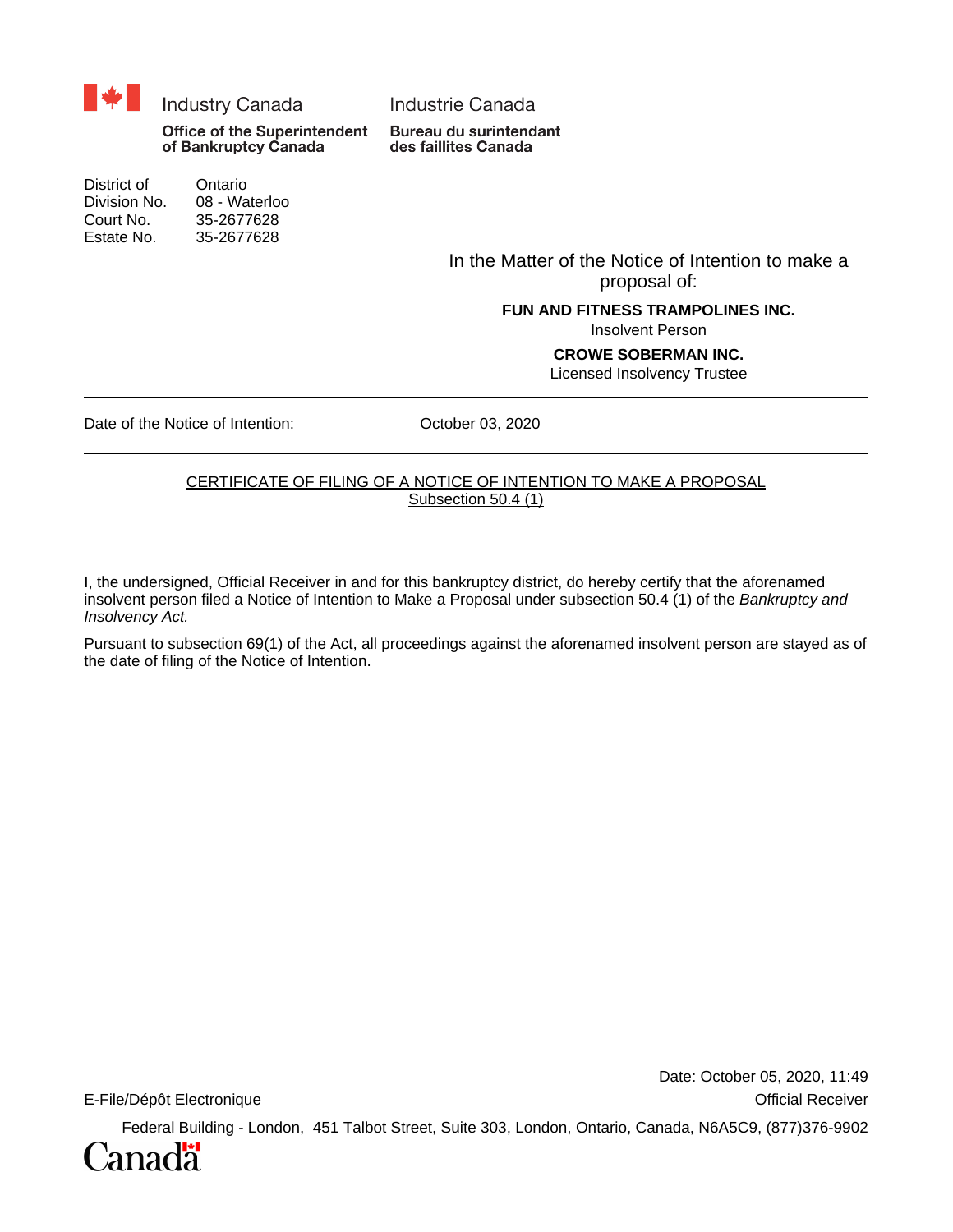District of: Division No. Court No. Estate No.

Ontario 05 - London

#### - FORM 33 -Notice of Intention To Make a Proposal (Subsection 50.4(1) of the Act)

## In the matter of the proposal of FUN AND FITNESS TRAMPOLINES INC. of the City of Kitchener, in the Regional Municipality of Waterloo in the Province of Ontario

Take notice that:

- 1. I. FUN AND FITNESS TRAMPOLINES INC., an insolvent person, state, pursuant to subsection 50.4(1) of the Act, that I intend to make a proposal to my creditors.
- 2. Crowe Soberman Inc., LIT of 2 St. Clair Ave East, Suite 1100, Toronto, ON, M4T 2T5, a licensed trustee, has consented to act as trustee under the proposal. A copy of the consent is attached.
- 3. A list of the names of the known creditors with claims of \$250 or more and the amounts of their claims is also attached.
- 4. Pursuant to section 69 of the Act, all proceedings against me are stayed as of the date of filing of this notice with the official receiver in my locality.

Dated at the City of Toronto in the Province of Ontario, this 2nd day of October 2020.

G. Memor

FUN AND FITNESS TRAMPOLINES INC. **Insolvent Person** 

To be completed by Official Receiver:

**Filing Date** 

**Official Receiver**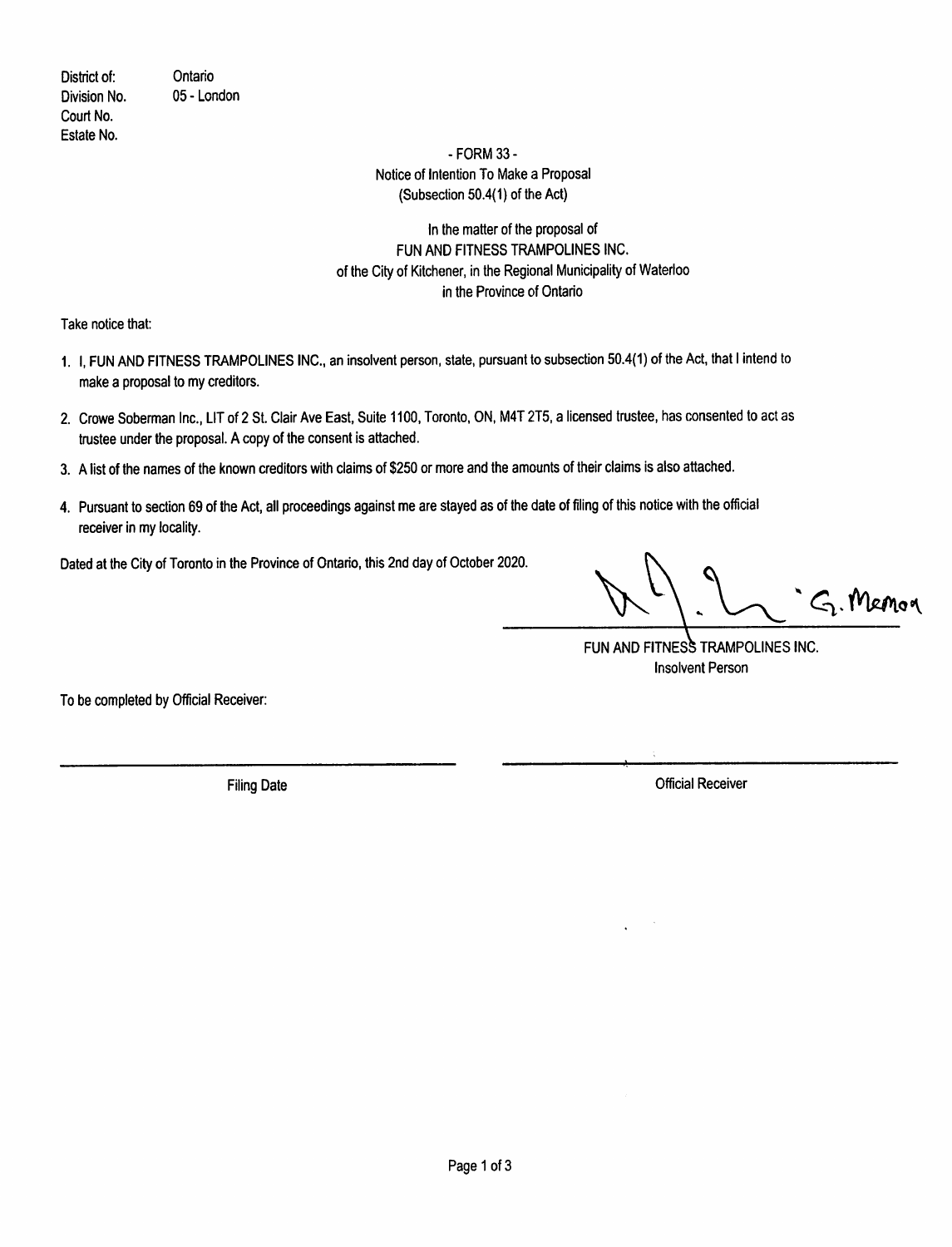District of: Division No. Court No. Estate No.

Ontario 05 - London

# - FORM 33 -Notice of Intention To Make a Proposal (Subsection 50.4(1) of the Act)

## In the matter of the proposal of FUN AND FITNESS TRAMPOLINES INC. of the City of Kitchener, in the Regional Municipality of Waterloo in the Province of Ontario

| List of Creditors with claims of \$250 or more. |                                                                                                                        |                  |              |  |
|-------------------------------------------------|------------------------------------------------------------------------------------------------------------------------|------------------|--------------|--|
| Creditor                                        | <b>Address</b>                                                                                                         | Account#         | Claim Amount |  |
| 6845127 Manitoba Ltd.                           | 2550 Winthrop Cres,<br>Mississauga ON L5K 2A7                                                                          |                  | 11,000.00    |  |
| 7159901 Manitoba Ltd.                           | 117-349 Novavista Dr.<br>Winnipeg MB R2N 3A1                                                                           |                  | 30,250.00    |  |
| 7367547 Manitoba Ltd.                           | 106-110 Killarney Garden,<br>Winnipeg MB R3T 3B8                                                                       |                  | 13,750.00    |  |
| Ahmed 786 Holding Corp                          | 322 Stanbalie Dr.<br>Winnipeg MB R3Y 0R6                                                                               |                  | 13,750.00    |  |
| <b>BDO Canada LLP</b>                           | 1000 de la Gauchetière Ouest, Bureau 200,<br>Montréal QC H3B 4W5                                                       |                  | 10,804.00    |  |
| <b>Beconridge Development</b>                   | 200-90 Tiverton Court,<br>Markham ON L3R 9V0                                                                           |                  | 214,772.00   |  |
| Center Edge Software                            | 5050 Durham Rd.<br>Roxboro, NC 27574 USA                                                                               |                  | 5,970.00     |  |
| CRA - Tax - Ontario                             | Shawinigan-Sud National Verification and Collection<br>Centre<br>4695 Shawinigan-Sud Blvd<br>Shawinigan-Sud QC G9P 5H9 | 819436593RT0001  | 19,985.00    |  |
| CRA - Tax - Ontario                             | Shawinigan-Sud National Verification and Collection<br>Centre<br>4695 Shawinigan-Sud Blvd<br>Shawinigan-Sud QC G9P 5H9 | 819436593RC0001  | 80,000.00    |  |
| CRA - Tax - Ontario                             | Shawinigan-Sud National Verification and Collection<br>Centre<br>4695 Shawinigan-Sud Blvd<br>Shawinigan-Sud QC G9P 5H9 | Non-resident tax | 11,645.00    |  |
| Fateh and Sons                                  | p.o.box 96, 291 Queens St W<br>Virden MB R0M 2C0                                                                       |                  | 27,500.00    |  |
| Gulam Farid Memon MPC                           | 1685 Lee Blvd.<br>Winnipeg MB R3Y 1S3                                                                                  |                  | 222,750.00   |  |